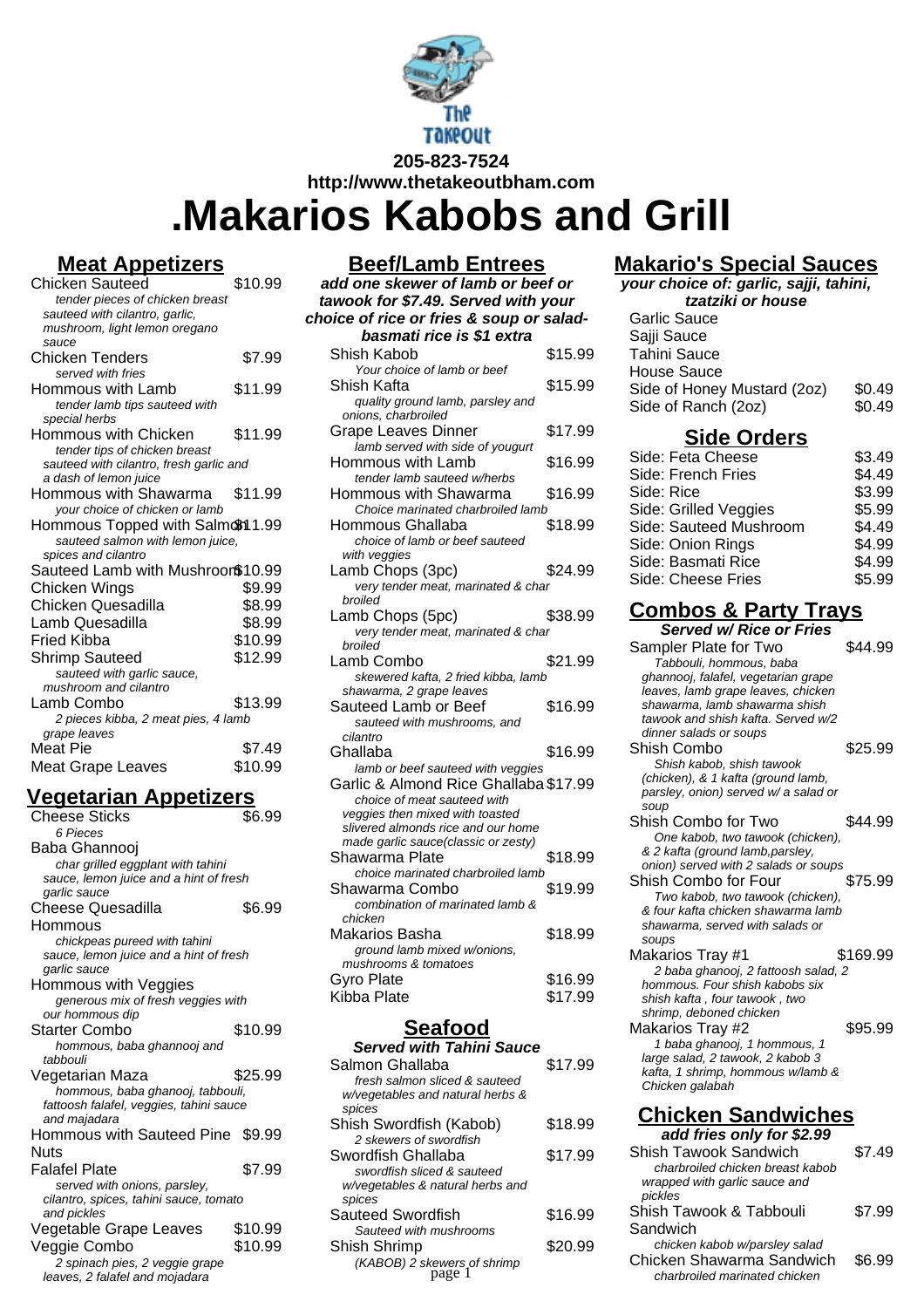| Veggie Samosa | \$6.99 |
|---------------|--------|
| 6 pieces      |        |
| Spinach Pie   | \$7.99 |
| 4 pieces      |        |

# **Salads**

| add chicken breast or shawarma meat                                      |         |
|--------------------------------------------------------------------------|---------|
| (lamb or chicken) \$5.99                                                 |         |
| Dinner Salad                                                             |         |
| fresh lettuce with tomato.                                               |         |
| cucumber and onion                                                       |         |
| Fattoosh                                                                 |         |
| fresh salad mixed with toasted pita                                      |         |
| bread                                                                    |         |
| Fattoosh Tawook                                                          | \$11.99 |
| large fresh salad mixed with                                             |         |
| toasted pita bread and topped with                                       |         |
| chargrilled chicken                                                      |         |
| Shawarma Salad                                                           | \$11.99 |
| large salad with your choice of                                          |         |
| lamb or chicken                                                          |         |
| Greek Salad                                                              |         |
| salad mixed with feta cheese.<br>olives and beet                         |         |
|                                                                          |         |
| Tabbouli                                                                 |         |
| parsley, tomato, scallions, cracked<br>wheat, olive oil and fresh lemons |         |
| Rice Almond Salad                                                        | \$9.99  |
| fresh salad with rice pilaf topped                                       |         |
| with toasted slivered almonds                                            |         |
| Small Spinach Salad                                                      | \$5.49  |
| with onion and tomato                                                    |         |
| Large Spinach Salad                                                      | \$7.49  |
| with onion and tomato                                                    |         |
| Small Spinach Fattoosh                                                   | \$5.49  |
|                                                                          |         |
| spinach salad mixed with toasted<br>pita bread                           |         |
| Large Spinach Fattoosh                                                   | \$7.49  |
| spinach salad mixed with toasted                                         |         |
| pita bread                                                               |         |
| Small Fattoosh Turkey                                                    | \$9.99  |
| large salad tossed with sliced                                           |         |
| smoked turkey breast                                                     |         |
| Large Fattoosh Turkey                                                    | \$11.99 |
| large salad tossed with sliced                                           |         |
| smoked turkey breast                                                     |         |
| Greek Tawook Salad                                                       | \$12.99 |
| large salad mixed with feta cheese                                       |         |
| and topped with chargrilled breast of                                    |         |
| chicken                                                                  |         |
| Small Makarios Salad                                                     | \$6.99  |
| lettuce, onions, tomatoes,                                               |         |
| cucumbers, olive, beets, feta cheese,                                    |         |
| fresh dill mixed with our home made                                      |         |
| dressing                                                                 |         |
| Large Makarios Salad                                                     | \$9.99  |
| lettuce, onions, tomatoes,                                               |         |
| cucumbers, olive, beets, feta cheese,                                    |         |
| fresh dill mixed with our home made                                      |         |
| dressing<br>Salmon Salad                                                 | \$14.49 |
| 6oz of salmon                                                            |         |
|                                                                          | \$11.99 |
| Gyro Salad                                                               |         |
| <u>Fresh Juices</u>                                                      |         |

| Fresh Squeezed to Order Juice\$5.99   |        |
|---------------------------------------|--------|
| your choice of: orange, apple,        |        |
| carrot, carrot apple , carrot beet or |        |
| lemonade                              |        |
| Potassium Broth                       | \$5.99 |
| Carrot, celery & spinach              |        |
| Makario's Power Mix                   | \$5.99 |
| carrot, spinach, celery & beet        |        |
| Smoothies                             | \$5.99 |
| fresh squeezed & blended with         |        |
| strawberries, banana, & honey, your   |        |
| choice of: apples, orange, mango or   |        |
| carrot                                |        |
|                                       |        |

| Shrimp Ghallaba                   | \$19.49 |
|-----------------------------------|---------|
| sauteed with vegetables & natural |         |
| herbs & spices                    |         |
| Sauteed Shrimp                    | \$19.49 |
| Sauteed with mushrooms.           |         |
| <b>BBQ Shrimp</b>                 | \$20.99 |
| 2 skewers of shrimp               |         |
| <b>Salmon Fillet</b>              | \$20.99 |
|                                   |         |

### **Chicken Entrees**

| <u>JIIIVNUITEITU UVJ</u>                             |         |
|------------------------------------------------------|---------|
| add one skewer of lamb or beef or                    |         |
| tawook for \$7.49 Served with your                   |         |
| choice of rice or fries & soup or salad-             |         |
| basmati rice is \$1 extra                            |         |
| Shish Tawook                                         | \$13.99 |
| Charbroiled, marinated chicken                       |         |
| breast kabob                                         |         |
| Shish Tawook with Lemon                              | \$14.99 |
| Oregano                                              |         |
| chicken kabob with lemon-oregano                     |         |
| Hommous with Chicken                                 | \$16.99 |
| chicken breast tips sauteed with                     |         |
| herbs                                                |         |
| Chicken Combo                                        | \$20.99 |
| one skewer chicken, chicken sajji &                  |         |
| chicken shawarma                                     |         |
| Makarios Chicken Seared Sajji \$17.99                |         |
| thinly sliced, marinated and seared                  |         |
| Chicken Ghallaba                                     | \$17.99 |
| chicken sauteed with veggies                         |         |
| Hommous with Chicken                                 | \$17.99 |
| Shawarma                                             |         |
| marinated charbroiled chicken                        |         |
| Hommous Chicken Ghallaba                             | \$18.99 |
| chicken sauteed with veggies                         |         |
| Chicken Shawarma Plate                               | \$16.99 |
| Quail                                                | \$17.99 |
| served with lemon oregano sauce                      |         |
| Sauteed Chicken                                      | \$16.99 |
| sauteed with mushrooms, and<br>cilantro              |         |
|                                                      | \$17.99 |
| (Half) Deboned Chicken<br>Marinated and Char broiled |         |
| (Whole) Deboned Chicken                              | \$25.99 |
| Marinated and Char broiled                           |         |
|                                                      |         |

# **Vegetarian Entrees**

| Served with your choice of rice or fries                 |         |
|----------------------------------------------------------|---------|
| & soup or salad                                          |         |
| Vegetarian Ghallaba                                      | \$14.99 |
| potato substituted for meat and                          |         |
| sauteed with veggies                                     |         |
| Grap Leaves Dinner                                       | \$16.99 |
| rice, parsley & onions wrapped in                        |         |
| grape leaves with side of yogurt                         |         |
| Falafel Plate Dinner<br>served with tahini sauce         | \$13.99 |
|                                                          | \$13.99 |
| Mojadara Plate Dinner<br>served with yogurt sauce        |         |
| Veggie Combo Dinner                                      | \$17.99 |
| 2 spinach pie, 2 veggie grape                            |         |
| leaves, 2 falafel & mojadara                             |         |
| Garlic & Almond Rice                                     | \$16.99 |
| Ghallbaba                                                |         |
| veggies (potato, tomato, carrot,                         |         |
| onion, green peppers & mushrooms                         |         |
| mixed with toasted slivered almonds                      |         |
| rice and our home made garlic                            |         |
| sauce(classic or zesty)                                  |         |
| Hommous Vegetarian                                       | \$17.99 |
| Ghallbaba                                                |         |
| sauteed veggies (potatoes,                               |         |
| tomatoes, carrots, onions, green<br>peppers & mushrooms) |         |
|                                                          |         |

# **Soups**

Crushed Lentil Soup Choose from a cup, bowl or quart Lamb Vegetable Soup

| Wrapped w/garlic sauce and pickles<br>Chicken Ghallaba Sandwich<br>sauteed chicken & veggies. | \$6.99 |
|-----------------------------------------------------------------------------------------------|--------|
| Wrapped w/rice<br>Makarios Chicken Sajji                                                      | \$6.90 |
| Sandwich                                                                                      |        |
| thin slices of chicken rolled in                                                              |        |
| bread with pickles and tomato                                                                 |        |
| Chicken Sauteed Sandwich                                                                      | \$7.49 |
| sauteed chicken with mushroom &                                                               |        |
| cilantro with rice                                                                            |        |

# **Meat Sandwiches**

| add fries only for \$2.99          |        |
|------------------------------------|--------|
| Shish Kabob Sandwich               | \$7.49 |
| choice of lamb or beef wrapped     |        |
| w/tomato onion, and pickles        |        |
| Shish Kafta Sandwich               | \$7.49 |
| charbroiled quality lamb ground    |        |
| with parsley onions & herbs.       |        |
| Wrapped w/tomato, onion parsley,   |        |
| pickles and tahini sauce           |        |
| Lamb Shawarma Sandwich             | \$7.49 |
| charbroiled marinated lamb,        |        |
| wrapped with tomato, onions,       |        |
| parsley, pickles, and tahini sauce |        |
| Lamb Ghallaba Sandwich             | \$7.49 |
| sauteed lamb & veggies, wrapped    |        |
| with rice                          |        |
| Lamb Sauteed Sandwich              | \$7.99 |
| sauteed lamb with mushroom &       |        |
| cilantro with rice                 |        |
| Gyro Sandwich                      | \$7.99 |
| wrapped in pita bread or on gyro   |        |
| bread                              |        |
| Philly Steak                       | \$7.49 |
| meat with mayo, swiss cheese,      |        |
| onion & bell pepper- Add mushroom  |        |
| \$0.75 extra                       |        |
|                                    |        |

# **Veggie Sandwiches**

| Add fries only for \$2.99         |        |
|-----------------------------------|--------|
| <b>Falafel Sandwich</b>           | \$6.49 |
| Ground chickpeas, fava beans and  |        |
| vegetable patties cooked in       |        |
| vegetable oil, wrapped with       |        |
| vegetables and tahini sauce       |        |
| Mojadra Sandwich                  | \$6.49 |
| lentil, cracked wheat and sauteed |        |
| onions, wrapped with salad        |        |
| Hommous & Spinach Sandwich        | \$6.49 |
| Hommous & Vegetarian Grape        | \$6.49 |
| Leaves Sandwich                   |        |
| Hommous & Tabboli Sandwich        | \$6.49 |
| Veggie Ghallaba Sandwich          | \$6.49 |
| potato substituted for meat and   |        |
| sauteed with veggies              |        |
|                                   |        |

# **Burgers**

| add fries only for \$2.99             |        |
|---------------------------------------|--------|
| Hamburger                             | \$6.99 |
| With cheese add \$.50                 |        |
| <b>Black and Blue Beef Burger</b>     | \$7.49 |
| Grilled onion and blue cheese         |        |
| Mushroom Beef Burger                  | \$7.49 |
| Patty Melt                            | \$7.49 |
| 1/3 lb ground beef on rye w/grilled   |        |
| onion and swiss cheese                |        |
| <b>Turkey Sandwich</b>                | \$6.99 |
| have it your way on wrap or           |        |
| sandwich                              |        |
| Chicken Tender Wrap                   | \$6.99 |
| <b>Chicken Breast Sandwich</b>        | \$7.49 |
| <b>Falafel Burger</b>                 | \$6.99 |
| falafel , lettuce , tomatoes & tahini |        |
| sauce                                 |        |
| Salmon Burger                         | \$8.49 |
| lettuce, tomatoes & mayo              |        |
| Kafta Burger                          | \$7.99 |
| ground lamb, parsley, onions char     |        |